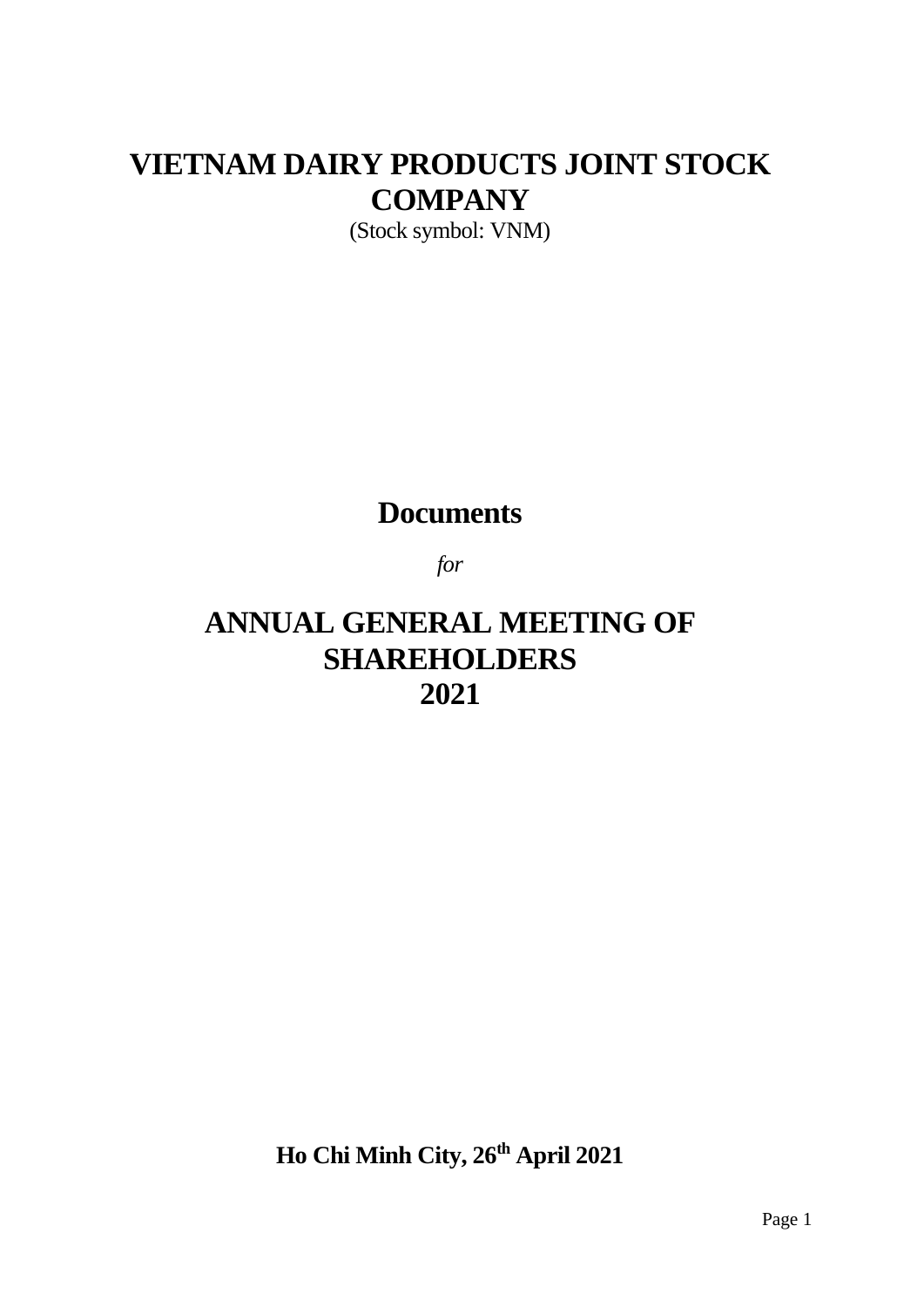## **ISSUES TO BE APPROVED BY THE ANNUAL GENERAL MEETING OF SHAREHOLDERS ("AGM")**

### **ISSUE 1. THE AGENDA OF THE AGM**

| No.            | <b>Agenda</b>                                                                                 | <b>Time</b>    |  |
|----------------|-----------------------------------------------------------------------------------------------|----------------|--|
|                | <b>FORMALITIES</b><br>I.                                                                      |                |  |
| $\mathbf{1}$   | - Opening                                                                                     | 8:30           |  |
| $\overline{2}$ | - Declaration of conditions to proceed with the AGM (Percentage of<br>shareholder attendance) | $8:30 - 8:45$  |  |
| $\overline{4}$ | - Introduction of Chairperson of the AGM                                                      |                |  |
| 5              | - Introduction of Secretary of the AGM                                                        |                |  |
| 6              | - Presentation of Agenda of the AGM                                                           |                |  |
| $\tau$         | - Presentation of Ballot-counting Committee of the AGM                                        |                |  |
|                | <b>AGM AGENDA</b><br>II.                                                                      |                |  |
|                | The BoD presents their reports                                                                | 8:45           |  |
|                | Operations of the Company in 2020                                                             |                |  |
|                | Board's activities in 2020                                                                    |                |  |
|                | Report of the Audit Committee                                                                 |                |  |
|                | The BoD presents their proposals for the approval and election of<br>shareholders             | $9:00 - 11:00$ |  |
|                | The 2020 audited financial statements<br>1                                                    |                |  |
|                | 2<br>BoD's reports                                                                            |                |  |
|                | Dividends for the financial year of 2020<br>3                                                 |                |  |
|                | Revenue & profit plan for 2021<br>$\overline{4}$                                              |                |  |
|                | Plan of dividend for the financial year of 2021<br>5                                          |                |  |
|                | Selection of an independent auditor<br>6                                                      |                |  |
|                | BoD's renumerations in 2021<br>$\tau$                                                         |                |  |
|                | Amendment of the Charter<br>8                                                                 |                |  |
|                | 9<br>Amendment of the Internal Corporate Governance Regulations                               |                |  |
|                | 10 Regulations on operation of the BOD                                                        |                |  |
|                | 11 Resignation of Mr. Nguyen Ba Duong                                                         |                |  |
|                | 12 Resignation of Ms. Nguyen Thi Tham                                                         |                |  |
|                | 13 Electing Additional Directors                                                              |                |  |
|                | Questions & Answers                                                                           |                |  |
|                |                                                                                               |                |  |
|                | <b>VOTING &amp; ELECTION</b><br>Ш.<br>Result of shareholders' voting & election               |                |  |
|                |                                                                                               |                |  |
|                | <b>CLOSING</b><br>IV.                                                                         |                |  |
| $\mathbf{1}$   | Approving the resolution of the AGM of 2021                                                   | 11h:5          |  |
| $\overline{2}$ | Closing the AGM                                                                               | 12h00          |  |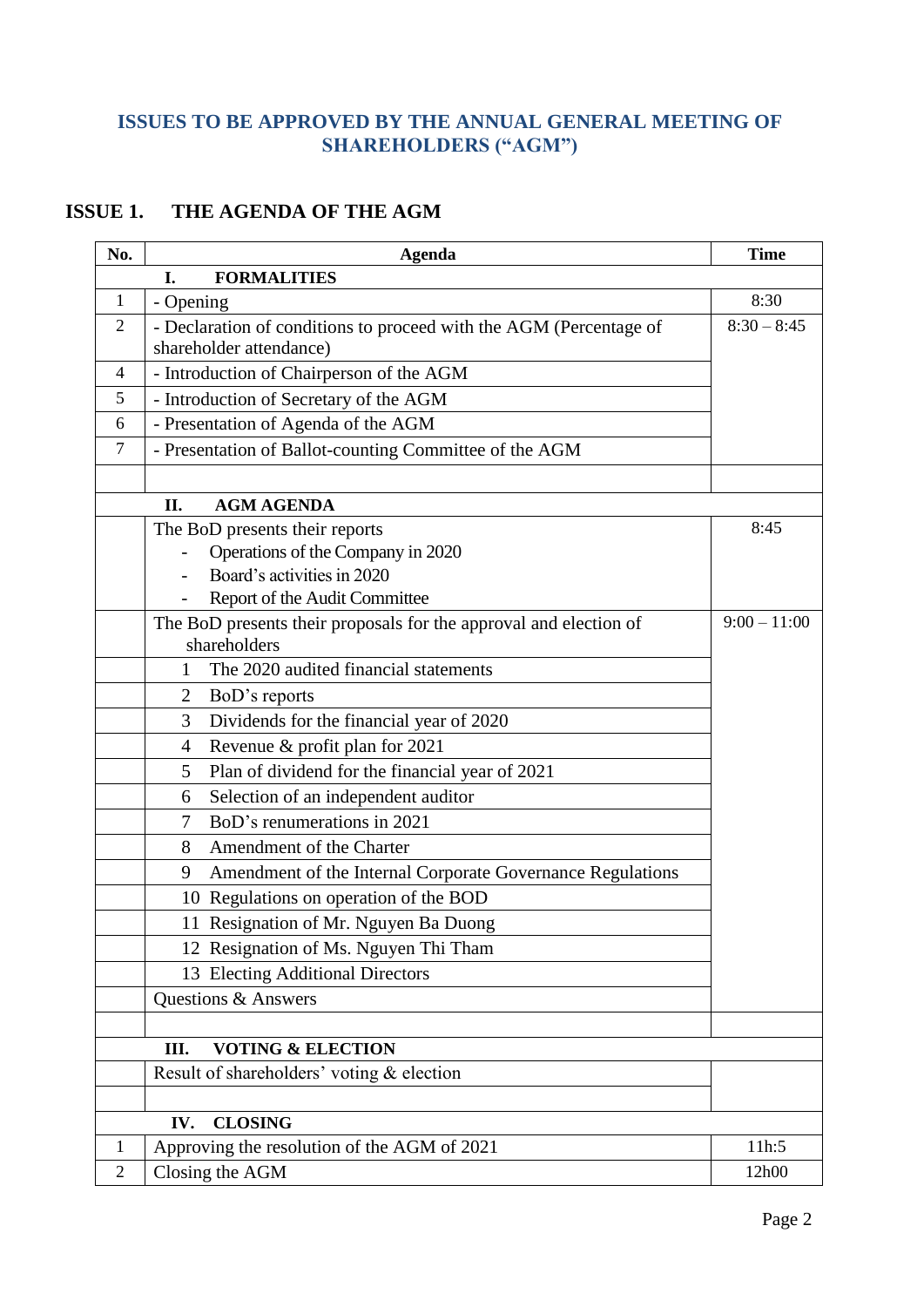#### **ISSUE 2. MEMBERS OF THE VOTE-COUNTING COMMITTEE**

In order to assisting the Annual General Meeting of Shareholders in 2021 (the "**AGM**") in vote-counting, the Board of Directors has submitted to the AGM for approval of the Vote-Counting Committee as below:

| - Mr. Diệp Hồng Khôn | Senior Legal Manager    | Chairperson   |
|----------------------|-------------------------|---------------|
| - Ms. Ta Hanh Liên   | Internal Audit Director | <i>Member</i> |
| - Mr. Nguyễn Nghị    | <b>IT</b> Director      | <i>Member</i> |

#### **ISSUE 3. AUDITED FINANCIAL REPORT OF 2020.**

Please refer to the audited financial statements of 2020 that have been disclosed and posted onto the Company's website at:

<https://www.vinamilk.com.vn/en/investor-relations/financial-reports>

#### **ISSUE 4. REPORTS OF THE BOARD**

Please refer to the Annual Report of 2020 that has been disclosed and posted onto the Company's website at:

<https://www.vinamilk.com.vn/en/annual-reports>

- $\checkmark$  Company's performance in 2020;
- $\checkmark$  Board's activities in 2020;
- $\checkmark$  Report of Audit Committee

#### **ISSUE 5. DIVIDEND FOR THE FINANCIAL YEAR OF 2020.**

The AGM of 2020 approved a dividend for 2020 as of at least 50% of the consolidated net profit *(excluding the profit attributable to minority shareholders).*

Based on the resolution of the AGM of 2020, the Board of Directors has made 02 interim dividend instalments in 2020. The Board of Directors would like to propose to the AGM to approve dividends for the financial year of 2020 as follows:

|               | Dividend  | Total          | Record date  | Payment date    |
|---------------|-----------|----------------|--------------|-----------------|
|               | (dong per | dividend       |              |                 |
|               | share)    | (billion dong) |              |                 |
| $1st$ tranche | 2,000     | 3.483          | $30-Sep-20$  | $15$ -Oct- $20$ |
| $2nd$ tranche | 000.1     | 2.090          | $05$ -Jan-21 | $26$ -Feb-21    |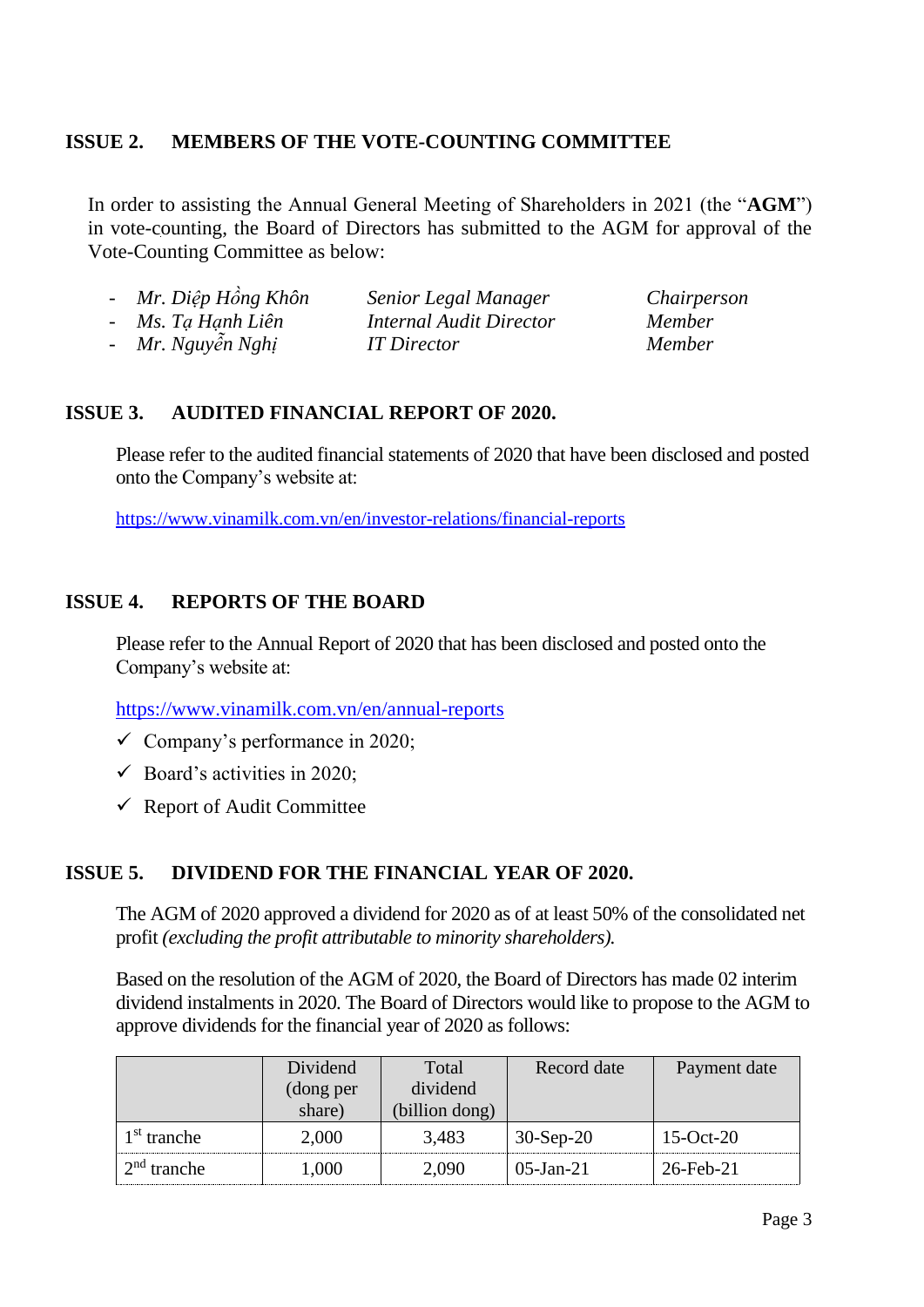| $3rd$ tranche  | 1,100 | 2.299 | $08$ -Jun-21                                                                           | $30$ -Jun-21 |
|----------------|-------|-------|----------------------------------------------------------------------------------------|--------------|
| Total for 2020 | 4,100 | 7,871 | Payout ratio: 71% of the profit<br>attributed to shareholders of the<br>parent company |              |
| Total for 2019 | 4,500 | 7,836 | Payout ratio: 74% of the profit<br>attributed to shareholders of the<br>parent company |              |

#### **ISSUE 6. REVENUE & PROFIT PLAN OF 2021 (CONSOLIDATED).**

The Board would like to propose the revenue – profit plan for 2021 (consolidated) according to VAS for the AGM's approval as follows:

| <b>Consolidated plan</b>                                 | 2021   | <b>2020A</b> | vs 2020A     |          |
|----------------------------------------------------------|--------|--------------|--------------|----------|
| (billion dong)                                           |        |              | Billion dong | Growth % |
| Total revenues                                           | 62,160 | 59,723       | 2,437        | 4.1%     |
| Pre-tax profit                                           | 13,690 | 13,519       | 171          | 1.3%     |
| After tax profit                                         | 11,240 | 11,236       | 4            | 0.0%     |
| Attributable to<br>shareholders of the<br>parent company | 11,120 | 11,099       | 21           | $0.2\%$  |

#### **ISSUE 7. PLAN OF DIVIDEND FOR THE FINANCIAL YEAR OF 2021.**

The Board of Directors would like to propose to the AGM for approval the cash dividend policy for 2021 of at least 50% of the consolidated profit after tax (*excluding the profit attributable to minority shareholders).* Of which:

- 1st interim dividend of 2021:

| • Dividend                    | $: 1,500$ dong per share |
|-------------------------------|--------------------------|
| • Record date                 | : 08 September 2021      |
| • Payment date                | : 30 September 2021      |
| 2nd interim dividend of 2021: |                          |
| • Dividend                    | $: 1,400$ dong per share |
| • Record date                 | : 31 December 2021       |
| • Payment date                | : 25 February 2022       |
|                               |                          |

- Final dividend of 2021: to be decided by the AGM 2022

#### **ISSUE 8. SELECTING INDEPENDENT AUDITOR.**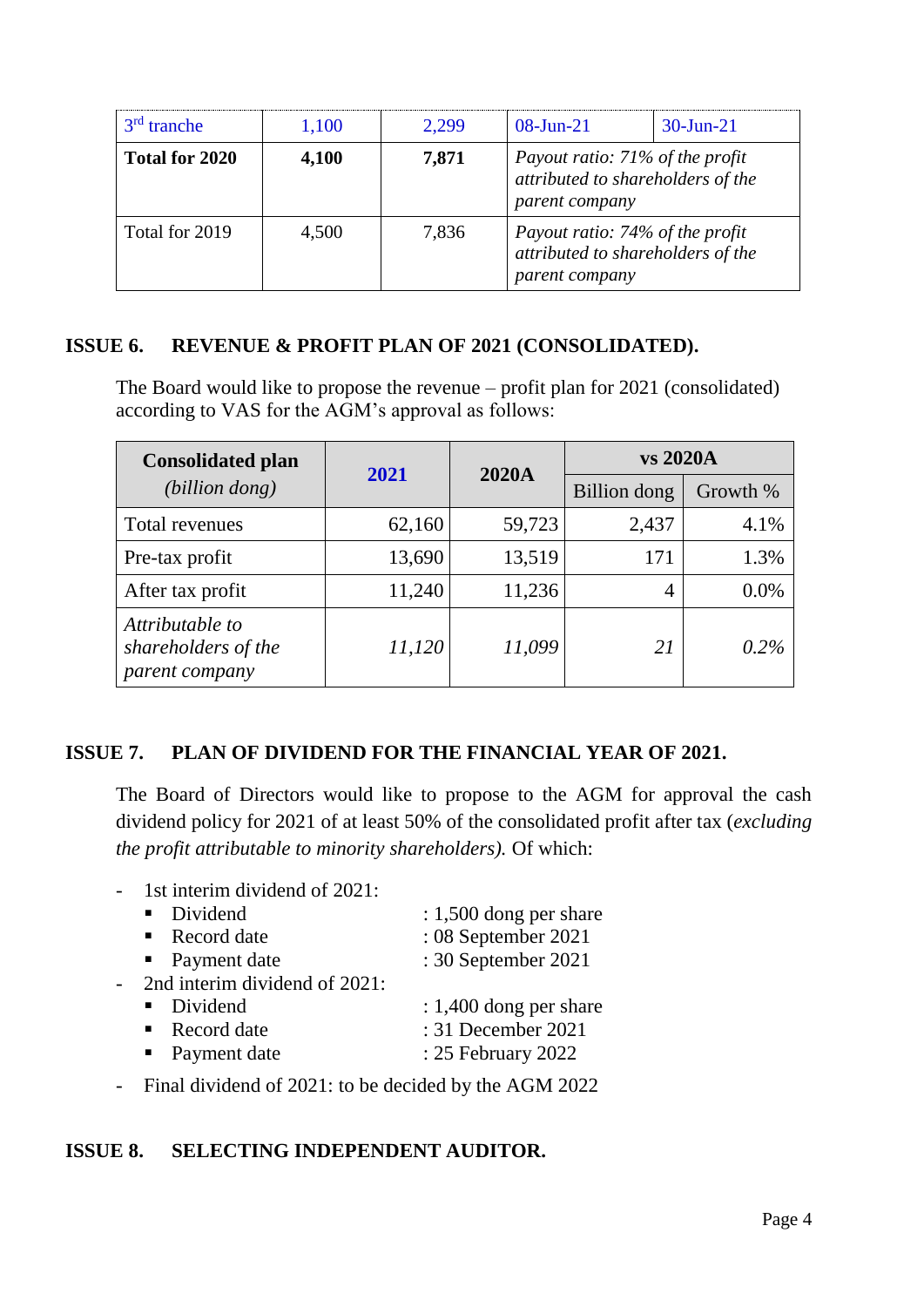The Board of Directors would like to propose to the AGM to choose KPMG Limited (Ho Chi Minh City Branch) as the independent auditor for Vinamilk for the financial year of 2021.

#### **ISSUE 9. BOARD'S REMUNERATION IN 2021.**

The Board of Directors would like to propose to the AGM to approve a total remuneration for the Board of Directors in 2021 at VND25 billion for 11 members, the same as in 2018, 2019 and 2020.

The remuneration will be calculated and paid in proportion to the actual number of the Directors.

#### **ISSUE 10. AMENDMENT OF THE CHARTER**

The Board of Directors would like to propose to the AGM to approve the amendment of the Charter according to the new template. *(Please refer to the Annex)*

# **ISSUE 11. AMENDMENT OF THE INTERNAL REGULATIONS ON**

# **CORPORATE GOVERNANCE**

The Board of Directors would like to propose to the AGM to approve the Internal corporate governance regulations according to the new template. (*Please refer to the Annex*)

#### **ISSUE 12. REGULATIONS ON OPERATION OF THE BOD.**

The Board of Directors would like to propose to the AGM to approve the Regulations of operation of the Board of Directors. *(Please refer to the Annex)*

#### **ISSUE 13. RESIGNATION OF MR. NGUYEN BA DUONG**

On September 17, 2020, Mr. Nguyen Ba Duong, an independent member of the Board of Directors, sent the Board of Directors his letter of resignation for personal reasons.

Therefore, the Board of Directors would like to propose to the AGM for approval of Mr. Nguyen Ba Duong's resignation.